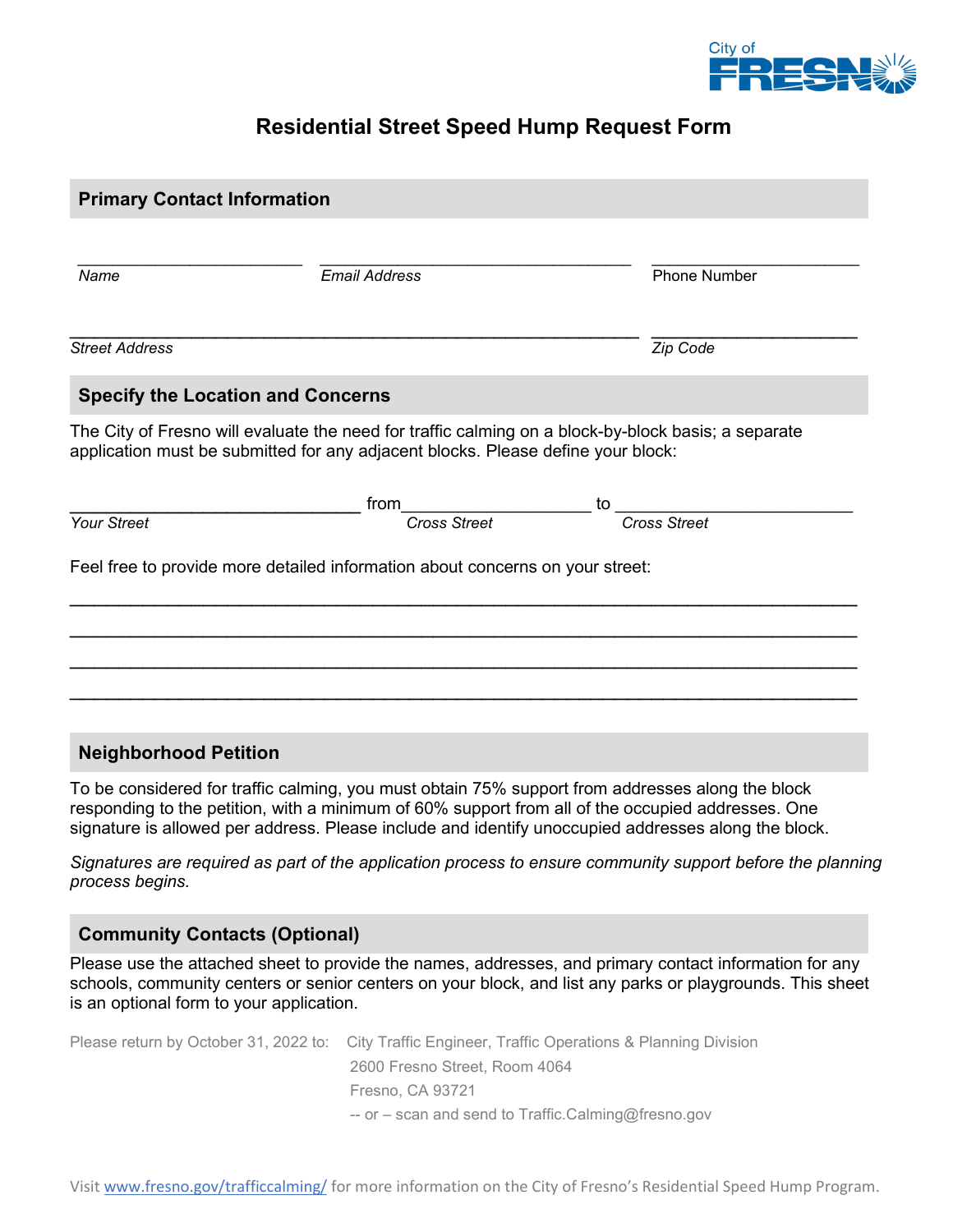

# **Speed Hump Request Petition**

We the undersigned hereby petition the City of Fresno Public Works Department to perform the necessary evaluation and recommend that speed humps or other appropriate traffic calming measures be installed on:

|                    | trom         | to           |
|--------------------|--------------|--------------|
| <b>Your Street</b> | Cross Street | Cross Street |

#### **By signing this petition,**

- I agree to have a speed hump or other appropriate traffic calming measure installed in front of my residence/business if deemed the most appropriate solution by City of Fresno staff; and
- My signature here counts as a "yes" to have a speed hump installed on my block.

|                 | <b>Print Name</b> | Sign                        | Address                                  | <b>Email Address</b> |
|-----------------|-------------------|-----------------------------|------------------------------------------|----------------------|
|                 |                   | (agree to statements above) | (one signature will be counted per unit) |                      |
|                 |                   |                             |                                          |                      |
| $\overline{2}$  |                   |                             |                                          |                      |
| $\mathbf{3}$    |                   |                             |                                          |                      |
| $\overline{4}$  |                   |                             |                                          |                      |
| 5               |                   |                             |                                          |                      |
| $6\phantom{1}6$ |                   |                             |                                          |                      |
| $\overline{7}$  |                   |                             |                                          |                      |
| 8               |                   |                             |                                          |                      |
| 9               |                   |                             |                                          |                      |
| 10              |                   |                             |                                          |                      |

Return with Residential Street Speed Hump Request Form no later than October 31, 2022.

Visit [www.fresno.gov/trafficcalming/](http://www.fresno.gov/trafficcalming/) for more information on the City of Fresno's Residential Speed Hump Program.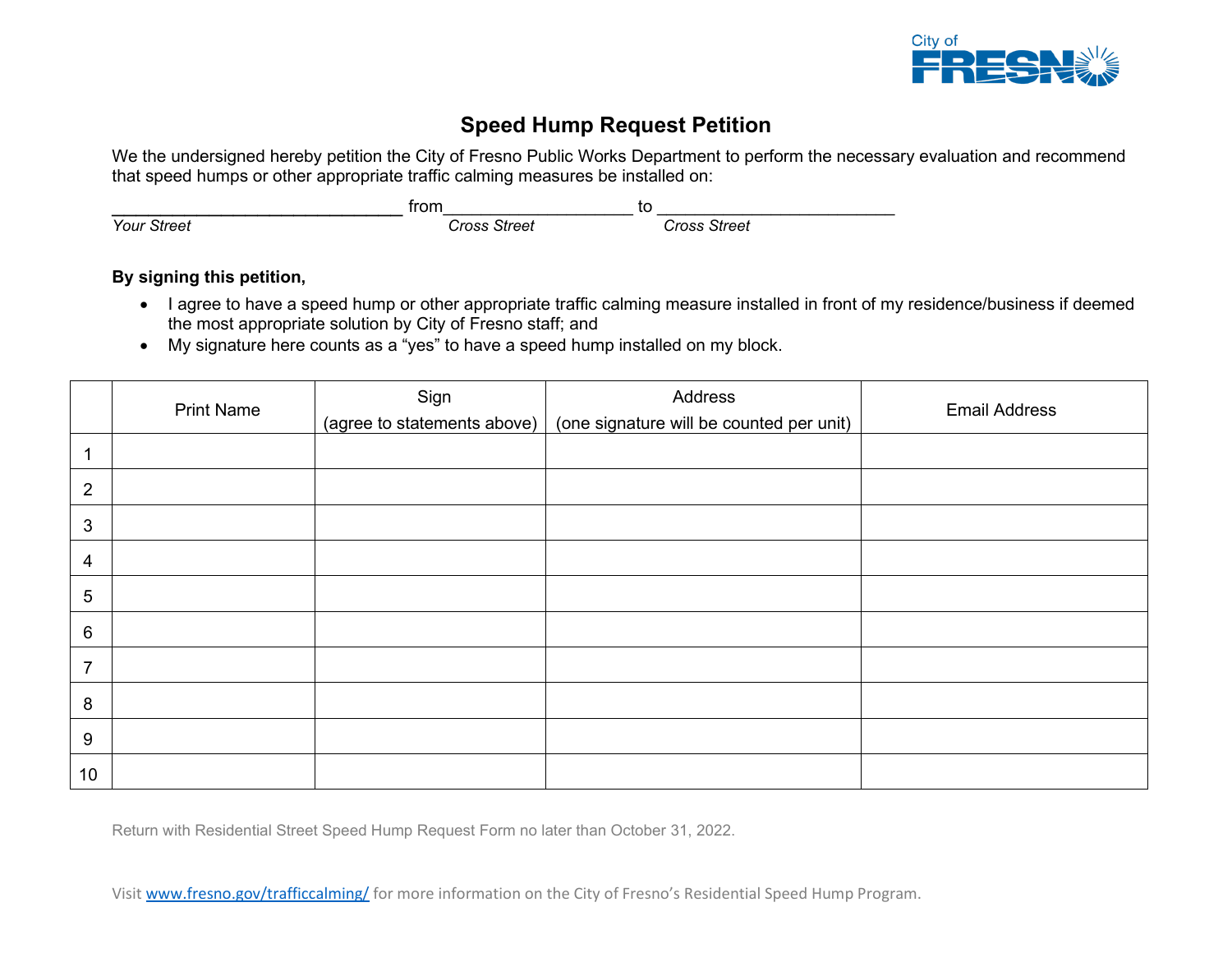

# **Speed Hump Request Petition**

We the undersigned hereby petition the City of Fresno Public Works Department to perform the necessary evaluation and recommend that speed humps or other appropriate traffic calming measures be installed on:

|                    | trom         | to           |
|--------------------|--------------|--------------|
| <b>Your Street</b> | Cross Street | Cross Street |

#### **By signing this petition,**

- I agree to have a speed hump or other appropriate traffic calming measure installed in front of my residence/business if deemed the most appropriate solution by City of Fresno staff; and
- My signature here counts as a "yes" to have a speed hump installed on my block.

|    | <b>Print Name</b> | Sign                        | Address                                  | <b>Email Address</b> |
|----|-------------------|-----------------------------|------------------------------------------|----------------------|
|    |                   | (agree to statements above) | (one signature will be counted per unit) |                      |
| 11 |                   |                             |                                          |                      |
| 12 |                   |                             |                                          |                      |
| 13 |                   |                             |                                          |                      |
| 14 |                   |                             |                                          |                      |
| 15 |                   |                             |                                          |                      |
| 16 |                   |                             |                                          |                      |
| 17 |                   |                             |                                          |                      |
| 18 |                   |                             |                                          |                      |
| 19 |                   |                             |                                          |                      |
| 20 |                   |                             |                                          |                      |

Return with Residential Street Speed Hump Request Form no later than October 31, 2022.

Visit [www.fresno.gov/trafficcalming/](http://www.fresno.gov/trafficcalming/) for more information on the City of Fresno's Residential Speed Hump Program.